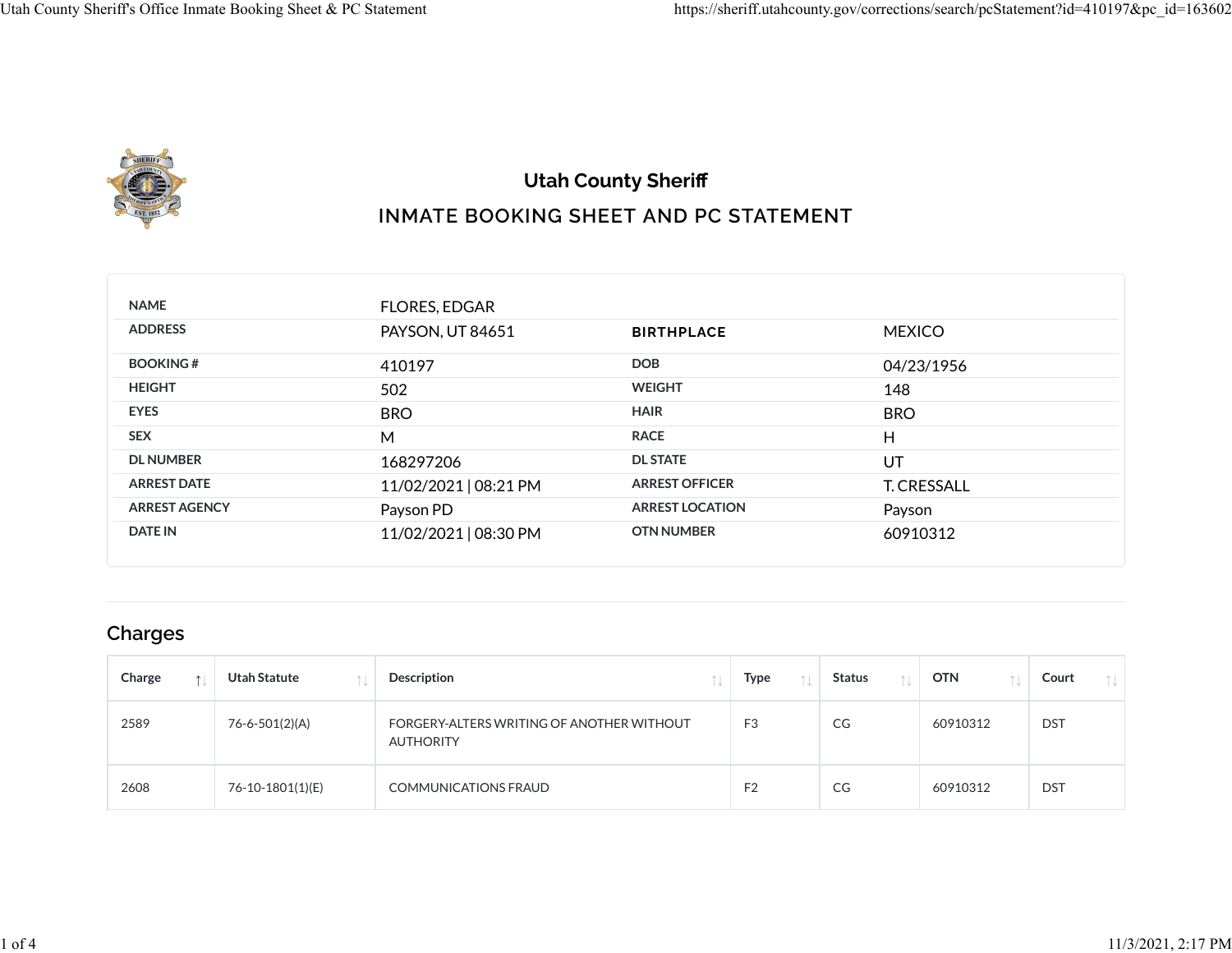| Charge | <b>Utah Statute</b>  | Description                                                 | <b>Type</b>    | <b>Status</b> | <b>OTN</b> | Court      |
|--------|----------------------|-------------------------------------------------------------|----------------|---------------|------------|------------|
| 3599   | 58-17B-501(11)       | SELLING, DISPENSING OR TRAFFICKING IN<br>PRESCRIPTION DRUGS | F <sub>3</sub> | CG            | 60910312   | <b>DST</b> |
| 7399   | 76-10-1603           | PATTERN OF UNLAW ACTIVITY                                   | F <sub>2</sub> | CG            | 60910312   | <b>DST</b> |
| 7399   | $58 - 1 - 501(1)(A)$ | UNLAWFUL/UNPROFESSIONAL CONDUCT -<br><b>PRACTICING</b>      | F <sub>3</sub> | CG            | 60910312   | <b>DST</b> |

## **Probable Cause Statement**

In May of 2021, the Payson City Police Department received information of a hispanic male who was practing medicine out of his home in Payson. Additionally, the information provided was that the male only took patients on a referral basis, and only accepted patients who were illegal immigrants. Furthermore, the initial complainant reported that due to the malpractice, a patient had been premanently disfigured. After a joint investigation with the Utah Attorney General's Office, it was found that Edgar Flores was not licensed in the State of Utah to either practice medicine or to dispence any prescritptions or controlled substances.

In September of 2021, an undercover operation was conducted at the residence of 1092 South 580 West in Payson. During that operation, Edgar Flores misdiagnosed the undercover agent with Multiple Sclorosis, along with other ailments. Mr. Flores then demanded payments of multiple thousands of dollars in cash for medical services, which he said he would conduct at his residence. Mr. Flores also said that he would be able to "cure" the undercover Agent of the illness with his medical treatments but said multiple times that the undercover Agent need to keep the medical treatments "confidential."

On Tuesday, November 2, 2021, a search warrant was executed at the above listed address. As a result of the search warrant, numerous medical supplies and medical instruments were located inside the home. In addition, numerous medical records and a large amount of cash was also found. Along with the medical supplies, records and cash, fraudulent identification documents of social security cards, and State of Utah driver's licenses were located.

Mr. Flores is being charged with the following criminal charges for his unlawful activity.

Communication Fraud - For fraudulently misdiagnosing the undercover Agent with a disease with the intent of obtaining monetary compensation for unnessecary treatments.